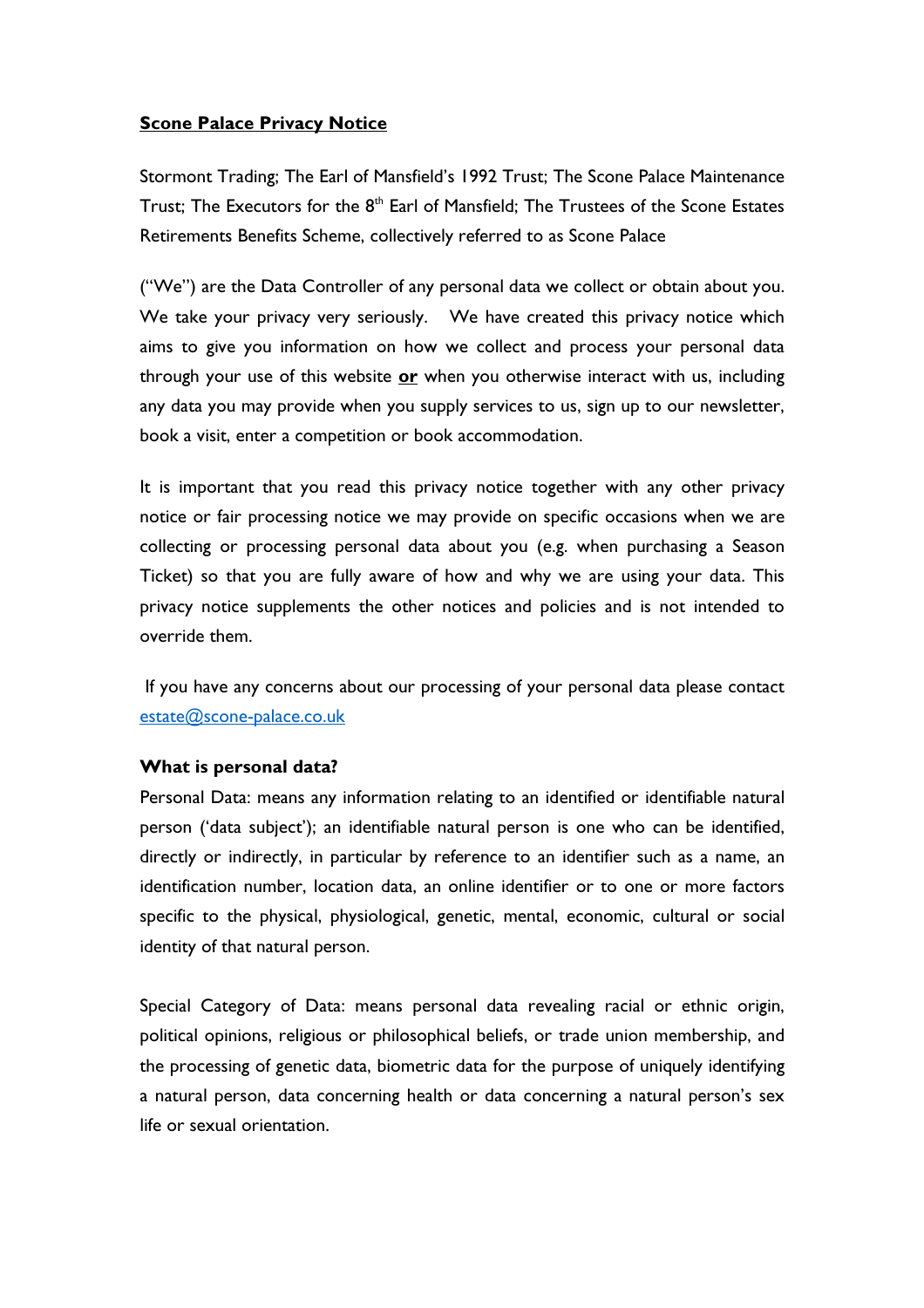When we use the term 'personal data' we mean both personal data and special category of data.

#### What personal data are Scone Palace processing and where from?

We will process any personal data you submit via this website, visitors book, comments forms, competitions, exhibitions, trade shows, ticket bookings, seminars or other communications with us or when you or the organisation you represent supplies us with services. The personal data collected may include your name, email, address, telephone, preferences and/or any information you may tell us. If you purchase something from us via the website or over the telephone, your bank details are collected and processed by a third party payment provider. We do not collect bank details from you – an exception to this may be if you provide us with services in which case we may collect bank details so we can pay you.

We usually collect all personal data directly from you. However, there are some cases where we collect personal data indirectly. For example, our service providers may provide us with contact details (name, email address and/or telephone number) of their staff members or representatives that will provide or coordinate the services on their behalf. Further, sometimes third parties represent us at trade shows and similar events and they may collect personal data from individuals who have consented to receive e-marketing communications from us.

We may also collect personal data about you using Cookies. Cookies are small text files that are stored on your computer or mobile device when you visit Scone Palace's website. Please read our Cookie Policy for further information.

## Why is Scone Palace processing my personal data?

The reason why we are processing your personal data will depend on the circumstances. Most processing will fall into one or more of the following categories:

- Where we are responding to an enquiry. In which case, by submitting the enquiry you consent to our processing in so far as is necessary to respond to you;
- To supply you with goods and/or services that you have requested e.g. where you have bought a hamper, applied for a Season Ticket or booked accommodation via our website. In such cases it will be necessary for us to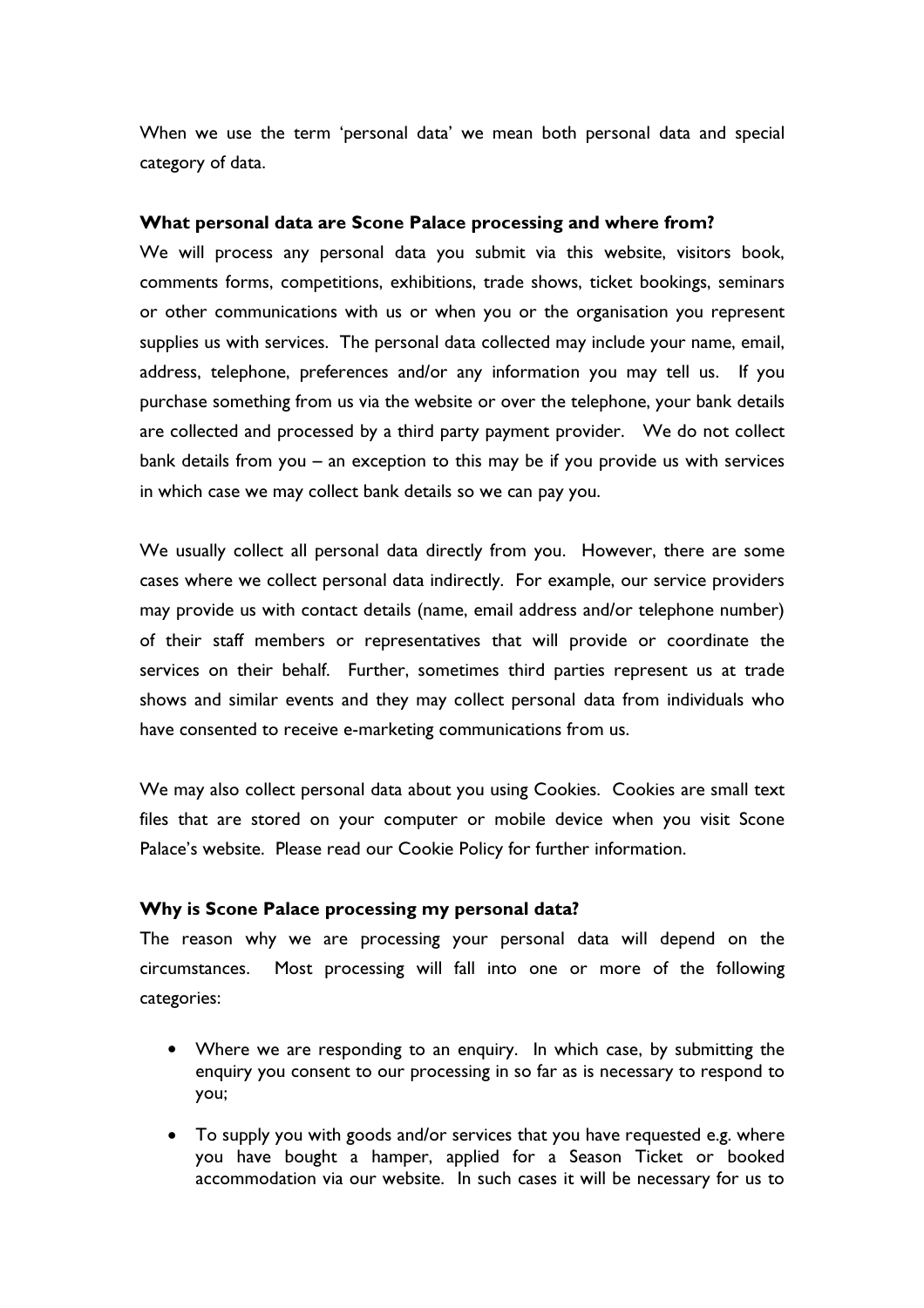process your personal data to allow us to perform our obligations under such a contract. If you do not provide us with the necessary information, we may not be able to supply you with the requested good or service;

- Where we have your consent to send you marketing communications.
- Where we need to comply with a legal or regulatory obligation.
- Maintaining our accounts and records; administration of membership records; creating and maintaining databases of sales; creating and maintaining a list of marketing contacts; creating and maintaining a list of attendees of our events; statistical analysis and conducting market research surveys; assessing and evaluating the use that is being made of the website; and information and databank compilation and administration. For data protection purposes, we undertake this processing as we have a legitimate business/commercial interest in doing so. For example, it is important that we keep records of our accounts and our memberships, that we understanding use of our website for continuous improvement purposes and that we can process your personal data for general administration purposes.
- to engage with service providers or a point of contact at one of our service providers, in which case it is necessary to process some personal data to manage and perform the service contract e.g. we need to know personal contact information of a representative of a supplier so we can manage the relationship and pay for services.

## Where will Scone Palace keep my personal data?

Your personal data will be kept within the European Economic Area except where you have consented to receive e-marketing communications from us in which case we use Mailchimp to do this. Mailchimp's servers are in US so your name and email address will be held by Mailchimp in the US. Mailchimp is a member of the EU-US Privacy Shield, which is a privacy standard approved by the EU Commission certifying that such member US companies has adequate security measures in place.

#### Will my personal data be shared with a third party?

We will not share your personal data with a third party except where we are using a third party supplier to deliver some services to us, in which case we shall take appropriate measures to ensure any such supplier has appropriate security in place to keep your information safe and we shall ensure we have appropriate contractual terms obliging them to keep the information safe.

We use MailChimp as our e-mail marketing tool, We only share your name and email address with Mailchimp to send you marketing communications you have requested. You can find out more about MailChimp's privacy statement here: https://mailchimp.com/legal/privacy/

We use a PR Agency to assist with our e-marketing communications and to do so they require access to our Mailchimp account. Therefore, if you have consented to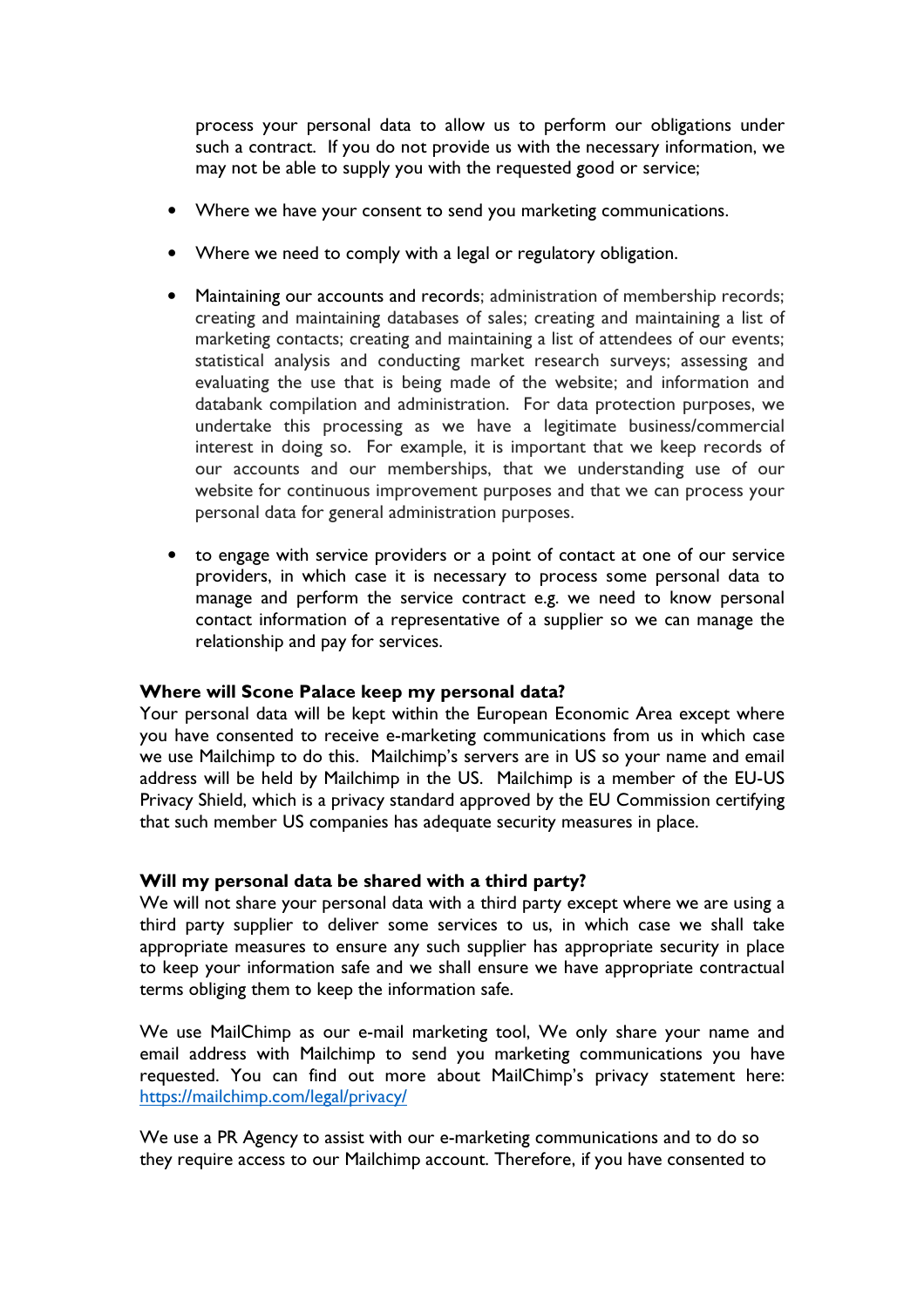receive marketing messages from us, our PR Agency will have access to your name and email.

Otherwise, we will not share your personal data unless we are obliged by law or regulatory obligation to which we are subject or where our assets are bought by a third party.

## Is my personal data safe?

We have put in place appropriate security measures to prevent your personal data from being accidentally lost, used or accessed in an unauthorised way, altered or disclosed. In addition, we limit access to your personal data to those employees, agents, contractors and other third parties who have a business need to know. They will only process your personal data on our instructions and they are subject to a duty of confidentiality.

We have put in place procedures to deal with any suspected personal data breach and will notify you and any applicable regulator of a breach where we are legally required to do so.

Unfortunately, the transmission of information via the internet is not completely secure. Although we will do our best to protect your personal data, we cannot guarantee the security of your personal data transmitted to Scone Palace via the internet; any transmission is at your own risk.

## Marketing

If you have opted-in to join our mailing list, we will only contact you to keep you up to date with Scone Palace news, events and promotions. You can unsubscribe from our marketing list at any time by clicking on the unsubscribe button in each email and/or contacting estate@scone-palace.co.uk

## Links to other websites

Our website may contain links to other websites of interest and which belong to third parties. However, once you have used these links to leave our site, you should note that we do not have any control over that other website. Therefore, we cannot be responsible for the protection and privacy of any information which you provide whilst visiting such sites and such sites are not governed by this privacy statement. You should exercise caution and look at the privacy statement applicable to the website in question

## How long will Scone Palace retain my personal data?

We will only retain your personal data for as long as necessary to fulfil the purposes we collected it for, including for the purposes of satisfying any legal, accounting, or reporting requirements.

To determine the appropriate retention period for personal data, we consider the amount, nature, and sensitivity of the personal data, the potential risk of harm from unauthorised use or disclosure of your personal data, the purposes for which we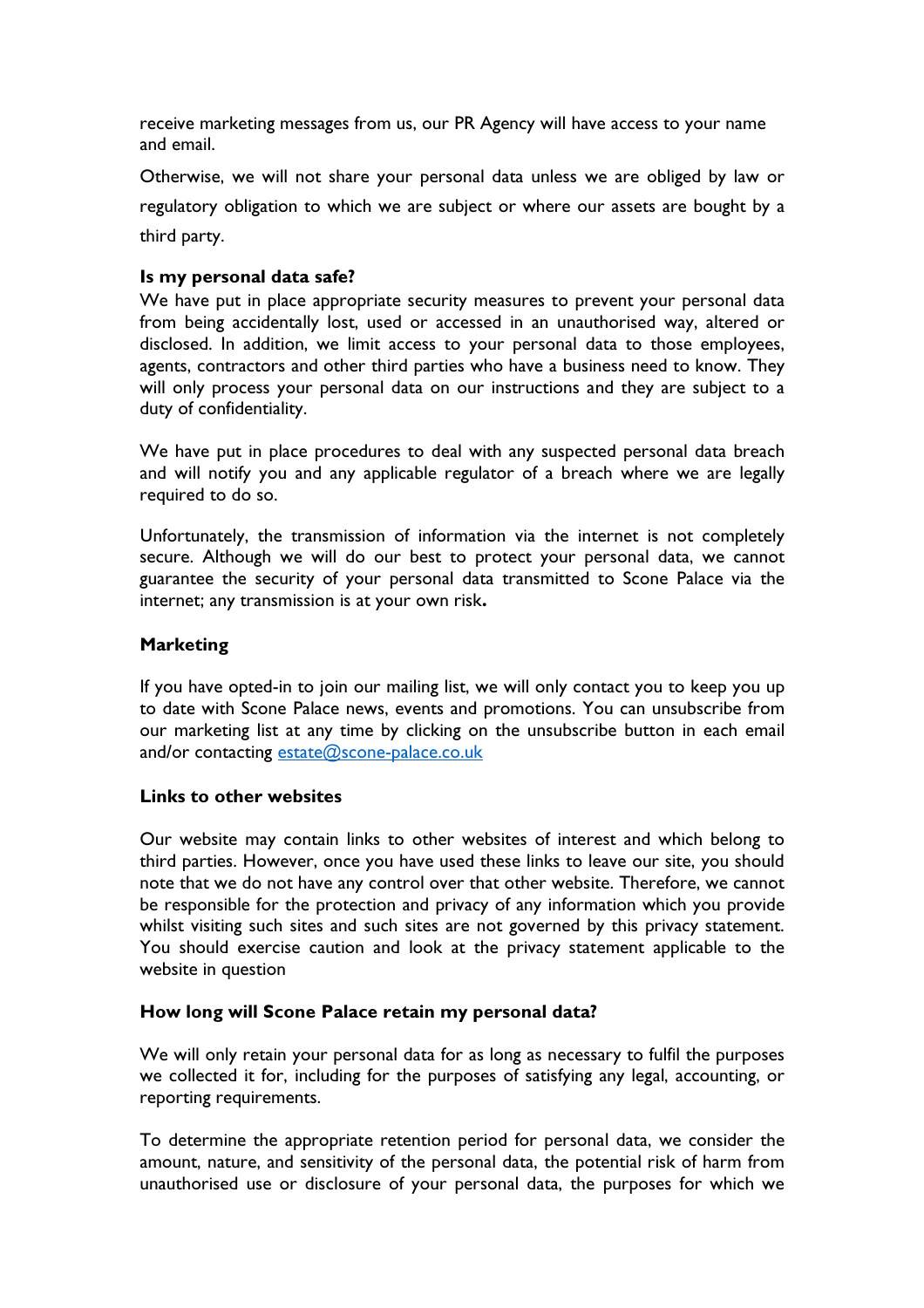process your personal data and whether we can achieve those purposes through other means, and the applicable legal requirements.

## Your Rights

You have the right to:

Request access to your personal data (commonly known as a "data subject access request"). This enables you to receive a copy of the personal data we hold about you and to check that we are lawfully processing it.

Request correction of the personal data that we hold about you. This enables you to have any incomplete or inaccurate data we hold about you corrected, though we may need to verify the accuracy of the new data you provide to us.

Request erasure of your personal data. This enables you to ask us to delete or remove personal data where there is no good reason for us continuing to process it. You also have the right to ask us to delete or remove your personal data where you have successfully exercised your right to object to processing (see below), where we may have processed your information unlawfully or where we are required to erase your personal data to comply with local law. Note, however, that we may not always be able to comply with your request of erasure for specific legal reasons which will be notified to you, if applicable, at the time of your request.

Object to processing of your personal data where we are relying on a legitimate interest (or those of a third party) and there is something about your particular situation which makes you want to object to processing on this ground as you feel it impacts on your fundamental rights and freedoms. You also have the right to object where we are processing your personal data for direct marketing purposes. In some cases, we may demonstrate that we have compelling legitimate grounds to process your information which override your rights and freedoms.

Request restriction of processing of your personal data. This enables you to ask us to suspend the processing of your personal data in the following scenarios: (a) if you want us to establish the data's accuracy; (b) where our use of the data is unlawful but you do not want us to erase it; (c) where you need us to hold the data even if we no longer require it as you need it to establish, exercise or defend legal claims; or (d) you have objected to our use of your data but we need to verify whether we have overriding legitimate grounds to use it.

Request the transfer of your personal data to you or to a third party. We will provide to you, or a third party you have chosen, the personal data you have provided to us in a structured, commonly used, machine-readable format. Note that this right only applies to automated information which you initially provided consent for us to use or where we used the information to perform a contract with you.

Withdraw consent at any time where we are relying on consent to process your personal data. However, this will not affect the lawfulness of any processing carried out before you withdraw your consent. If you withdraw your consent, we may not